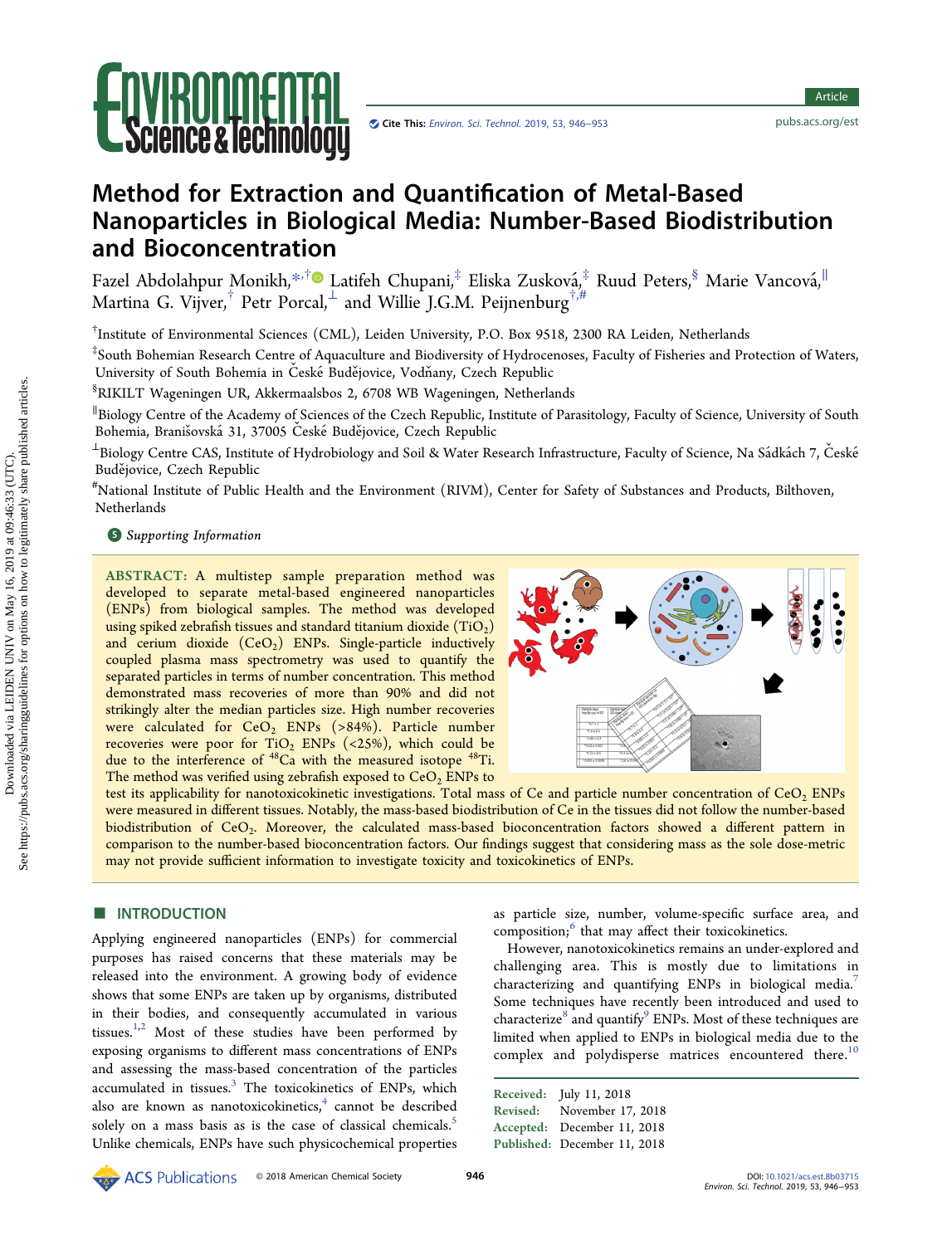### **Environmental Science & Technology Article 3 and Science Article 3 and Science Article 3 and Science Article 3 and Science Article 3 and Science Article 3 and Science Article 3 and Science Article 3 and Science Article 3**

Moreover, the low particle concentrations of ENPs in tissues restrict the direct application of these techniques. Alternatively, a method is required to extract or separate ENPs from biological media in order to decrease the complexity of the media.<sup>[11](#page-6-0)</sup> At the heart of the challenge lies the development of a generic sample preparation method capable to separate ENPs from biological matrices while not altering such properties of interest as particle size and number.<sup>[7](#page-6-0),[12](#page-6-0)</sup>

Metal-based ENPs cannot be separated from biological samples using the aggressive chemical treatments commonly in use for isolating metal ions (e.g., acid digestion). These approaches lead to dissolution of ENPs and, therefore, substantial alteration in particle size and number. Very recently, Deng et al. $^{13}$  reported that they successfully extracted  $TiO<sub>2</sub>$  from plants using an acid digestion approach. The literature offers a few reports on the development of methods for separation of metal-based ENPs from consumer products.[14](#page-6-0)<sup>−</sup>[16](#page-6-0) Recent studies have presented methodologies to separate and quantify metal-based ENPs in biological samples using alkaline digestion e.g., tetramethylammonium hydroxide  $(TMAH)^{11,17}$  $(TMAH)^{11,17}$  $(TMAH)^{11,17}$  and enzymatic digestion.<sup>[17,18](#page-6-0)</sup> Little attention has been given, however, to optimizing the method to maximize particle recoveries. Particle solubility makes extraction and separation of metal oxide ENPs (e.g., copper oxide [CuO], titanium dioxide  $[TiO_2]$ , and cerium dioxide  $[CeO_2]$ ) challenging under the extremely alkaline conditions of, for example, a TMAH solution.<sup>[19](#page-6-0)</sup> Moreover, digestion of tissues to extract and separate ENPs may influence coating agents used on the particles $12$  and, consequently, lead to particle  $\frac{1}{2}$ aggregation/agglomeration<sup>11</sup> and artifacts. Previous studies have been directed to isolating particles from tissues using density gradients and/or direct filtration.<sup>18</sup> These techniques are reported to result in low mass recovery because particles of interest are lost.<sup>[19](#page-6-0)</sup>

In this study, we present a generic multistep method for extraction of metal-based ENPs from biological matrices that can be applied for metal and metal oxide ENPs. We must mention that this method was developed for ENPs which do not dissolve or particles with a low dissolution rate. We first optimized and evaluated the method using spiked samples and standard  $TiO<sub>2</sub>$  and  $CeO<sub>2</sub>$  ENPs. Then, we quantified and characterized the separated ENPs in terms of particle number and median size using single-particle inductively coupled plasma mass spectrometry (sp-ICP−MS) and a transmission electron microscope (TEM). As is often the case in nanotoxicity studies, the low detection levels for number concentration make sp-ICP−MS very promising for the quantification of environmentally relevant particle number concentrations and highly diluted samples.<sup>[20,21](#page-6-0)</sup> Nevertheless, very few studies have applied this technique for toxicological purposes.<sup>13,22,[17](#page-6-0)</sup> Finally, the developed method was verified and tested using zebrafish. The separated particles from zebrafish were quantified in terms of particle number concentration and median size to present the number-based biodistribution and number-based bioconcentration factors (NBCFs) of the ENPs in the fish. This study's specific objectives were to (1) develop a generic sample preparation method for extraction and quantification of metal-based ENPs in biological media, and (2) verify that method using exposed zebrafish to test applicability of the method for nanotoxicity investigations and in particular nanotoxicokinetic studies.

#### **EXPERIMENTAL SECTION**

**Reagents and Chemicals.** The  $TiO<sub>2</sub>$  (NM-104) and  $CeO<sub>2</sub>$  (NM-211) ENPs, which are powders, were acquired from the Nanomaterials Repository at the European Commission's Joint Research Centre  $(IRC).^{23}$  $(IRC).^{23}$  $(IRC).^{23}$  Dispersions of the particles were provided in Milli-Q ultrapure (MQ) water as stock dispersions for different purposes during the study. The dispersions were sonicated before use and only used for a maximum of 24 h. Proteinase K was obtained from Fermentas (Fisher Scientific, Landsmeer, Netherlands). Optima grade hydrochloric acid (HCl, 30%) and nitric acid (HNO<sub>3</sub>, 65%) were purchased from Merck (Suprapure, U.S.). Sodium bicarbonate (NaHCO<sub>3</sub>), sodium hydroxide (NaOH), sodium dodecyl sulfate (SDS), and hydrogen peroxide  $(H<sub>2</sub>O<sub>2</sub>)$  (30%) were purchased from Sigma-Aldrich (Sigma-Aldrich Corp., St. Louis, MO). Ionic Ti and Ce standards with concentrations of 1000 mg/L were obtained from Merck (Darmstadt, Germany).

We must emphasize that there is no unexpected, new, and/ or significant hazards or risks associated with the reported work.

Characterization of  $TiO<sub>2</sub>$  and CeO<sub>2</sub> ENPs. An extensive characterization of the physicochemical properties of  $CeO<sub>2</sub>$  $(NM-211)^{24}$  $(NM-211)^{24}$  $(NM-211)^{24}$  and TiO<sub>2</sub>  $(NM-104)^{25}$  can be found in JRC reports. In this study, TEM images of  $CeO<sub>2</sub>$  and  $TiO<sub>2</sub>$ dispersions in MQ water were obtained using a JEOL 1010 TEM operated at 70 kV accelerating voltage. About 200  $\mu$ L of the dispersion of the particles were pipetted onto cupper grids. The grids were kept in darkness at room temperature for 24 h allowing the samples to dry. Hydrodynamic size and zeta potential measurements were made by dynamic light scattering using a Zetasizer Nano device (Malvern Panalytical, Netherlands and UK).

Zebrafish Exposure and Tissue Dissection. Adult zebrafish (Danio rerio) were held in the laboratory within the exposure medium for acclimatization. Exposures were conducted in 5 L glass aquariums by introducing a quantity of  $CeO<sub>2</sub>$  or TiO<sub>2</sub> ENPs from a 1000 mg/L stock solution to reach final concentrations of 0.5 and 1 mg/L for  $CeO<sub>2</sub>$  and  $TiO<sub>2</sub>$ ENPs, respectively. The concentrations used in this study were several orders of magnitude higher than those predicted in the environment but still substantially lower than the concentrations reported to be lethal for zebrafish. $26,27$  These concentrations facilitate the measurement of the accumulated particles in the tissues, if accumulation took place. Fish were exposed for 21 days and were fed every 3 days. We replaced the exposure media with fresh media every 36 and 24 h for  $\text{CeO}_2$  and  $\text{TiO}_2$ , respectively. The stock solution was prepared immediately before the exposure test and sonicated using a SONOPULS ultrasonicator (BANDELIN electronic. Berlin, Germany) for 10 min at a delivered power of 40 W. The stability of the particles in the exposure media containing the zebrafish was monitored by measuring the particles concentration, hydrodynamic size over time and TEM measured size. The results were similar to those observed for the media without zebrafish (data not included). After exposure, the intestine, liver, gills, and brain of the fish were immediately dissected and kept frozen for particle extraction. The intestine was divided into three segments including rostral intestinal bulb (RIB), midintestine (MI), and caudal intestine (CI) and were identified in this study as intestine-RIB, intestine-MI, and intestine-CI.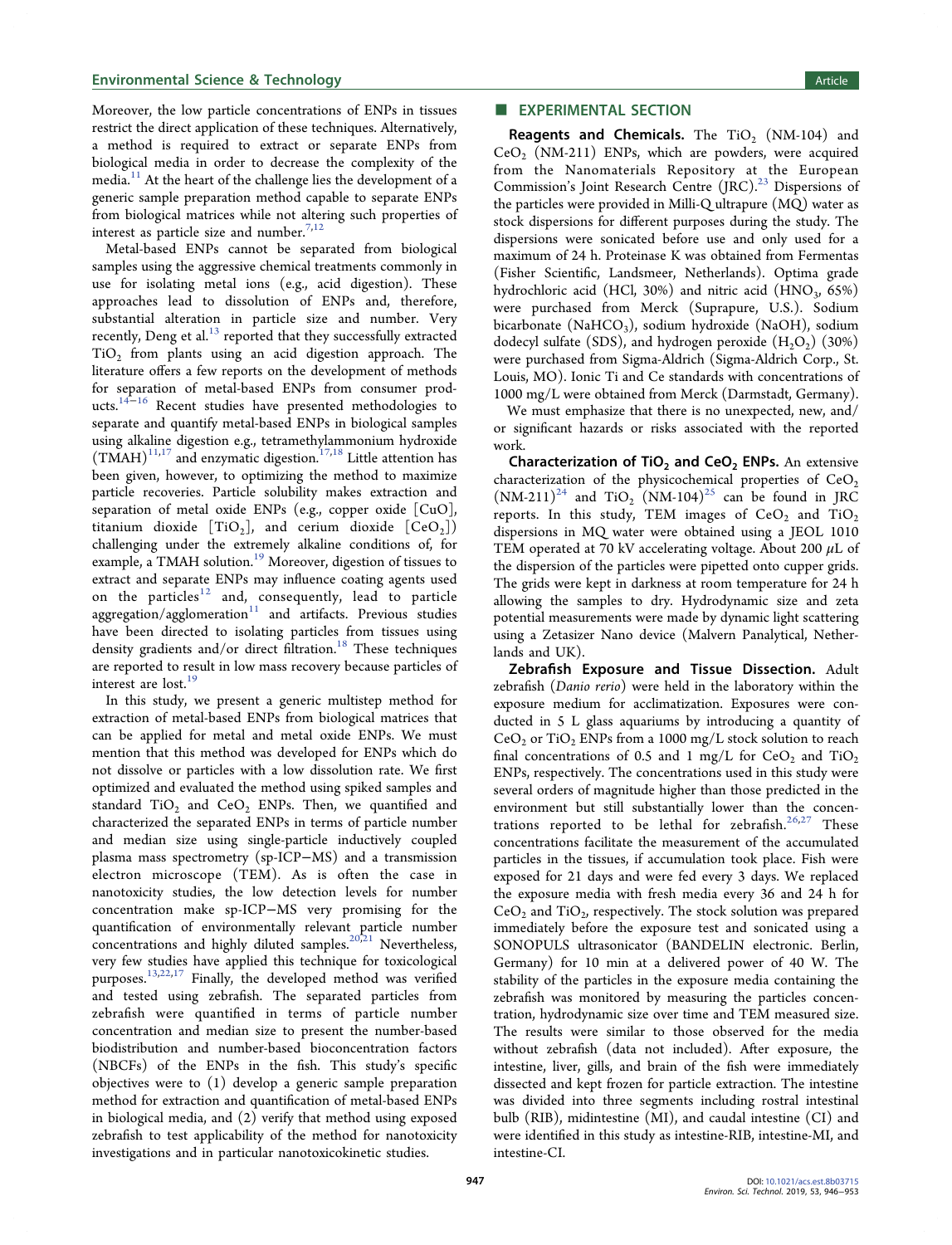Particle Extraction and Method Optimization. Spike recovery experiments were conducted at 0.1 mg/kg wet weight for  $CeO<sub>2</sub>$  and  $TiO<sub>2</sub>$  by addition of the ENPs dispersions from stock solution into intestine, liver, gills, and brain samples (presented in this study as spiked tissues). Extraction of  $CeO<sub>2</sub>$ and TiO<sub>2</sub> ENPs from tissues consisted of five steps (Figure 1).



Figure 1. A generic stepwise procedure for developing and evaluating a sample preparation method to separate and quantify metal-based ENPs from biological matrices. The black, red, and blue arrows show the procedure for separating ENPs from spiked tissues, standard  $\rm{CeO_2}$ and  $TiO<sub>2</sub>$  ENPs in MQ water, and tissues of exposed zebrafish, respectively.

Step 1: The fish tissues were homogenized separately using a T 10 basic ULTRA-TURRAX homogenizer (IKA. Staufen, Germany) with a stator diameter of 8 mm, rotor diameter of 6.1 mm, and maximum circumferential speed of 9.6 m/s. To obtain sufficient amounts of sample, tissues of 10 adult zebrafish were homogenized for 1, 5, and 10 min in 1 mL MQ water. Step 2: The homogenized tissues were diluted with 1 mL of MQ water and sonicated using a model P30H Elmasonic bath sonicator (Elma Schmidbauer, Singen, Germany) for 10 min to aid in breaking down tissue. Step 3: The resulting samples were digested using enzymatic digestion. Accordingly, 5 mL of enzyme solutions (containing 0.05% [w/v] proteinase K, 50 mM ammonium bicarbonate as a buffer, and  $0.05\%$  [w/v] SDS) was added to the samples and gently stirred at 50 °C in a water bath. The duration of sample digestion was varied among 2, 10, and 24 h. Step 4: Additional post-treatment of the sample was carried out using  $H_2O_2$  at alkaline pH (7.5−8) in a water bath at 90 °C. Temperatures above 65 °C inhibit the activity of proteinase  $\tilde{K}_1^{28}$  $\tilde{K}_1^{28}$  $\tilde{K}_1^{28}$  thus diminishing the possibility of enzyme $-H_2O_2$  interactions. The duration of sample digestion was 1 h, while the ratio of  $H_2O_2$ to sample was varied among 1:1, 1:2, 1:3, 1:4, and 1:5  $(H<sub>2</sub>O<sub>2</sub>:sample)$ . This process was repeated three times to maximize removal of the biological residuals. Step 5: The

obtained suspensions were dispersed using 5 mL of 0.05% SDS solution, followed by sonication for 1, 5, 10, and 20 min at a delivered power of 40 W. We adjusted the pH of the dispersion to 8−8.5 using NaOH.

The total mass recovery [\(Supporting Information \(SI\)](http://pubs.acs.org/doi/suppl/10.1021/acs.est.8b03715/suppl_file/es8b03715_si_001.pdf) [Formula S1\)](http://pubs.acs.org/doi/suppl/10.1021/acs.est.8b03715/suppl_file/es8b03715_si_001.pdf) was calculated to evaluate any losses in the quantity of the particles after each step. Median size was measured after steps 1, 3, 4, and 5 to assess any variation in the median size of the particles during the sample preparation procedures. To achieve the assessment of even minimal alterations of the particle size and number, we evaluated the extraction method using dispersions of standards  $CeO<sub>2</sub>$  (NM-211) and  $TiO<sub>2</sub>$  (NM-104) ENPs with known primary particle sizes in MQ water. We determined and compared the particle number and median size of the samples before and after particle extraction.

Total Mass Concentration. The samples (tissues and water) were placed into glass tubes and digested for 30−60 min with HNO<sub>3</sub> (65%) at 100−130 °C followed by 2 h of additional digestion with  $HClO<sub>4</sub>$  at 170 °C in an aluminum heating block. After digestion, we hydrolyzed the samples with 5 mL of water for 2 h at 100 °C. The total mass concentrations of Ce and Ti in the solutions thus obtained were measured using ICP−MS (Triple Quad 8800, Agilent Technologies). The isotopes  $47$ Ti and  $140$ Ce were measured with a plasma flow of 15.0 L/min and nebulizer gas flow of 1.0 L/min in He mode with integration time of 0.3 s.

Quantification of Median Size and Particles Number Concentration Using sp-ICP−MS. The operational parameters of sp-ICP−MS are summarized in Table 1. Gold (Au)

Table 1. Inductively Coupled Plasma Mass Spectrometry (ICP−MS) Settings for Single Particle Analysis

| <b>ICP-MS</b> Parameters          |                          |  |  |  |
|-----------------------------------|--------------------------|--|--|--|
| radio frequency power             | 1400 W                   |  |  |  |
| nebulizer type                    | conical glass concentric |  |  |  |
| spray chamber type                | quartz impact bead spray |  |  |  |
| plasma gas flow                   | 13 L/min                 |  |  |  |
| nebulizer gas flow                | $1.1$ L/min              |  |  |  |
| auxiliary gas flow                | $0.7$ L/min              |  |  |  |
| isotopes                          | $140$ Ce and $48$ Ti     |  |  |  |
|                                   |                          |  |  |  |
| Single-Particle ICP-MS Parameters |                          |  |  |  |
| dwell time                        | $3 \text{ ms}$           |  |  |  |
| acquisition time                  | 1 min                    |  |  |  |
| replicates per sample             |                          |  |  |  |

ENPs (RM-8013), consisting of a suspension of spherical 60 nm Au ENPs with a mass concentration of 50 mg/L stabilized in a citrate buffer, were obtained from NIST (Boulder, CO) and used as reference materials. A 50  $\mu$ g/L stock standard was prepared by diluting 50  $\mu$ L of RM-8013 with 50 mL of MQ water (Millipore A10 system, Millipore, Burlington, MA, USA) and stored at room temperature in amber glass screw-neck vials. Prior to use, the standard was sonicated for 10 min using a bath sonicator. We must mention that in sp-ICP−MS only one isotope can be monitored at a time because of the high time resolution used. Therefore, no internal standards are used. In addition, in sp-ICP−MS a high dilution of the prepared sample suspension is almost always required. As a consequence, matrix effects are limited. Calibration was performed by determining the nebulization efficiency and by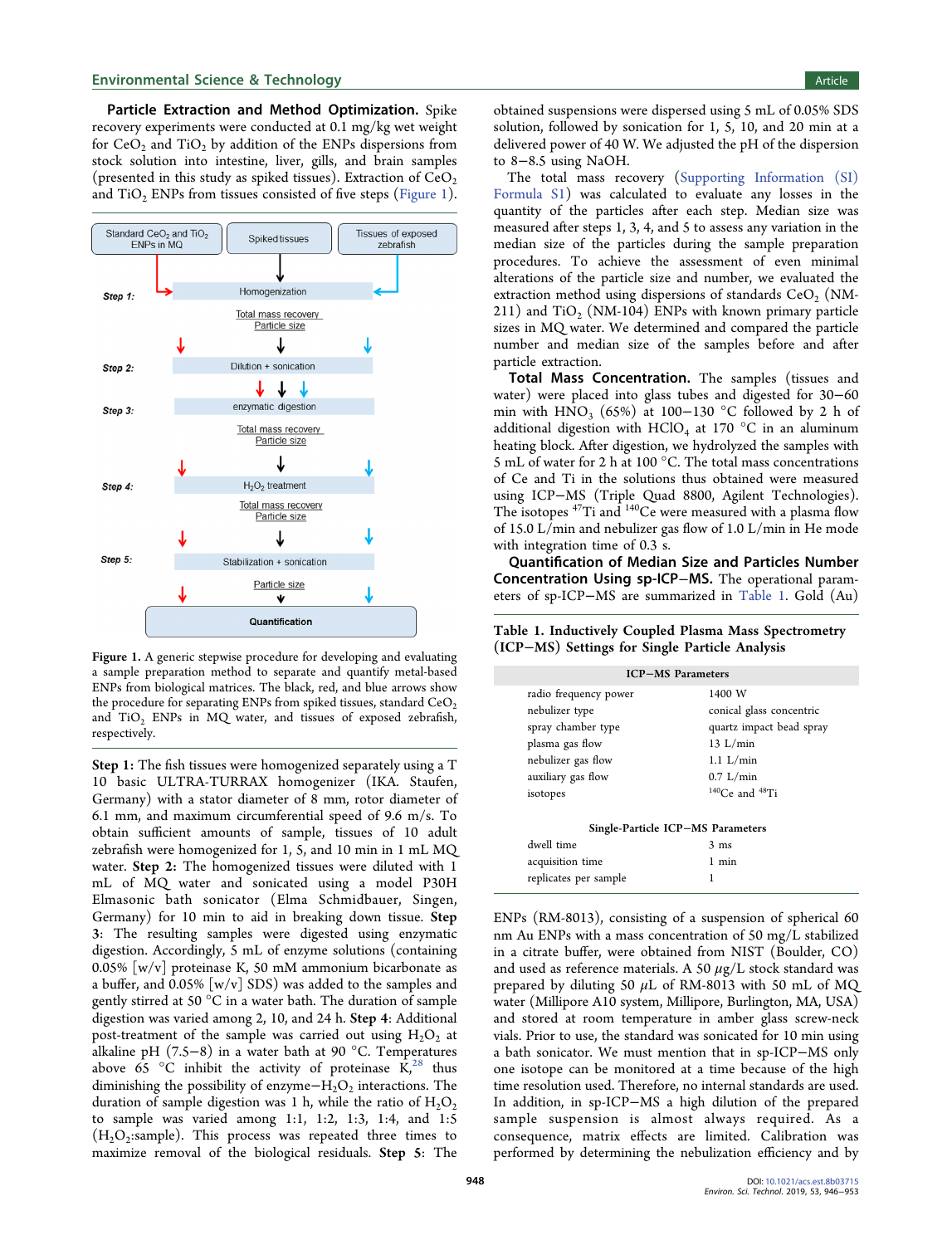the analysis of ionic analyte standards to determine the mass of individual analyte particles. There are no reference tissues available so far for nanomaterials in general. Therefore, we have applied spiked samples using the standard particles to evaluate the recovery of the extraction method.

Determination of the transport efficiency was carried out according to the method reported by Peters et  $al^{29}$  Stock standards of Ti and Ce  $(100 \mu g/L)$  were prepared using MQ water. Calibration standards in the concentration range of 0.2− 10  $\mu$ g/L were prepared by diluting the corresponding ionic stock standards further in MQ water. Protected from light, these standards are stable at room temperature for at least 1 week.<sup>[29](#page-7-0)</sup>

Particle sizes, particle numbers, and mass concentrations were calculated from the results of the instrumental analysis using a single particle calculation tool developed in house ([https://www.wageningenur.nl/en/show/Single-Particle-](https://www.wageningenur.nl/en/show/Single-Particle-Calculation-tool.htm)[Calculation-tool.htm\)](https://www.wageningenur.nl/en/show/Single-Particle-Calculation-tool.htm). This tool has been described in detail and validated in previous work. $29,30$ 

Data Analysis and Calculation. Data was evaluated statistically for normality using a Kolmogorov−Smirnov test in SPSS version 23.0. One-way analyses of variance (ANOVA) was performed to determine statistically significant differences  $(\alpha = 0.05)$  between the samples. This was followed by Duncan's post hoc test. Differences between means for two groups were calculated using the t-test.

The methods used for calculation of particles size, number concentration and mass concentration using sp-ICP−MS data are described in the Supporting Information. Median size Particle number recoveries were calculated using a formula described in [SI Formula S2](http://pubs.acs.org/doi/suppl/10.1021/acs.est.8b03715/suppl_file/es8b03715_si_001.pdf). NBCFs were calculated for each tissue (wet weight) as follows:

 $NBCF(L/kgww) = \frac{\text{number of particles in tissue (particles/kgww)}}{\text{number of particles in water at 0 h (particles/L)}}$ 

## ■ RESULTS AND DISCUSSION

Particle Characterization. In this study, the Representative Test Materials (RTMs)  $CeO<sub>2</sub>$  (NM-211) and TiO<sub>2</sub> (NM-104) ENPs were used and characterized to support the repository for RTMs launched by the European Commission's JCR. The very low solubility of these particles,  $24,25$  moreover, serves to separate particle uptake from the uptake of dissolved particle components. The hydrodynamic size measurements for the particles dispersed in MQ water showed the  $CeO<sub>2</sub>$  and  $TiO<sub>2</sub>$  to be near those sizes stated by the JRC [\(SI Table S1](http://pubs.acs.org/doi/suppl/10.1021/acs.est.8b03715/suppl_file/es8b03715_si_001.pdf)). The TEM images of the particles ([SI Figure S1\)](http://pubs.acs.org/doi/suppl/10.1021/acs.est.8b03715/suppl_file/es8b03715_si_001.pdf) showed good agreement between the experimentally determined particle size and the reference values reported by JRC [\(SI Table S1\)](http://pubs.acs.org/doi/suppl/10.1021/acs.est.8b03715/suppl_file/es8b03715_si_001.pdf) for  $CeO<sub>2</sub>$  and TiO<sub>2</sub> ENPs.

Method Development. Evaluation of the Method Using Biological Tissues. One of the challenges in developing a method for separating ENPs from complex matrices lies in the limited availability of representative materials that actually contain the analyte of interest.<sup>29</sup> In this study, spiked samples were used as an alternative in the absence of reference materials. It is possible that during sample preparation, a portion of the particles is lost. Moreover, the background matrix (texture of the tissues) where the particles are accumulated may influence the sample preparation method by altering particle size and number. Thus, the extraction process was evaluated using different spiked tissues, including intestine, liver, gills, and brain. The total element mass

recovery and median particle size were the parameters chosen for evaluating each step of the method, whereas homogenization time, digestion times,  $H_2O_2$  concentration, and sonication time were the optimized factors. Optimizing these conditions increases the mass and number recoveries and minimizes the influence of the extraction method on particle size.

The optimal homogenization time was 5 min. After Step 1, the calculated total mass recoveries were between 83% and 113% for Ce and 76% and 107% for Ti. The homogenization step was followed by sonication because the use of sonication is reported to enable more particles to be extracted from their background matrices than is possible without sonication.<sup>[19](#page-6-0)</sup>

The optimal enzymatic digestion time of 10 h was chosen for further experiments with all tissues. The total mass recoveries (data mean  $\pm$  SD) of Ce were 93  $\pm$  5%, 105  $\pm$ 9%, 97  $\pm$  3%, and 93  $\pm$  8%, and the total mass recoveries of Ti were 86  $\pm$  8%, 112  $\pm$  9%, 87  $\pm$  5%, and 106  $\pm$  8% for intestine, liver, gills, and brain, respectively. This was at least 5−10% greater than when applying a 2 h enzymatic digestion. A possible explanation for this is that 2 h of digestion is not sufficient for the enzyme solutions to digest large amounts of the tissues and to liberate particles. The particles which remain attached to organic residual in the sample are lost due to adsorption of the organic residual to the tubes during sample preparation and sample handlings.<sup>[31](#page-7-0)</sup> No significant difference was observed in the total mass recoveries between 10 and 24 h of digestion. The obtained recoveries were higher than those reported in previous studies using enzymatic digestion to separate  $TiO<sub>2</sub>$  ENPs<sup>[31,32](#page-7-0)</sup> and aluminum-containing ENPs<sup>16</sup> from biological samples and consumer products. Our method provided total mass recoveries similar to those reported by Gray et al. for silver (Ag) and Au ENPs in Daphnia magna and Lumbriculus variegatus. I<sup>7</sup>

It is possible that after enzymatic digestion biological residues remain in the samples and interfere with particle quantification and characterization<sup>[33](#page-7-0)</sup> (see [SI Figure S2a\)](http://pubs.acs.org/doi/suppl/10.1021/acs.est.8b03715/suppl_file/es8b03715_si_001.pdf). The calculated total mass recoveries after  $H_2O_2$  treatment to remove the organic residual were >91% for Ce and >93% for Ti. Adding  $H_2O_2$  after the enzymatic digestion significantly (P  $<$  0.05) improved the CeO<sub>2</sub> particle number recoveries. The ratio of 1:1 was selected as the optimal amount. Although high total mass recoveries were calculated for  $TiO<sub>2</sub>$  ENPs after extraction from the spiked samples, we obtained poor number recoveries for these particles. As reported in the literature, it is possible that the selected analytical method, sp-ICP−MS, has limitations in measuring  $TiO<sub>2</sub>$  ENPs with sizes smaller than 100 nm.<sup>[34](#page-7-0),[29](#page-7-0)</sup> Reed et al. reported that the larger  $TiO<sub>2</sub>$  ENPs (∼100 nm diameter) yield far fewer pulses above background than do the smaller (∼50 to 80 nm diameter) CeO<sub>2</sub> ENPs.<sup>35</sup> Another possible explanation is that  $48$ Ca of the biological samples interferes with the measured isotope,  $48$ Ti, thus causing an elevated background signal. Donovan et al. used <sup>47</sup>Ti to avoid <sup>48</sup>Ca interference with <sup>48</sup>Ti, but the lower abundance of <sup>47</sup>Ti results in less intense pulses.<sup>36</sup>

The high number recoveries obtained for  $CeO<sub>2</sub>$  can be explained by the fact that  $H_2O_2$  possibly cleaves the bonds between biological residuals and ENPs, which are resistant to enzymatic attack[,37](#page-7-0),[28](#page-7-0) thus resulting in particles liberation. Particles liberation increases the effectiveness of introducing the sample into the spray chamber of the ICP−MS and consequently greatly improves the particle number recoveries. Combination of  $H_2O_2$  with enzymatic digestion<sup>[28](#page-7-0)</sup> and such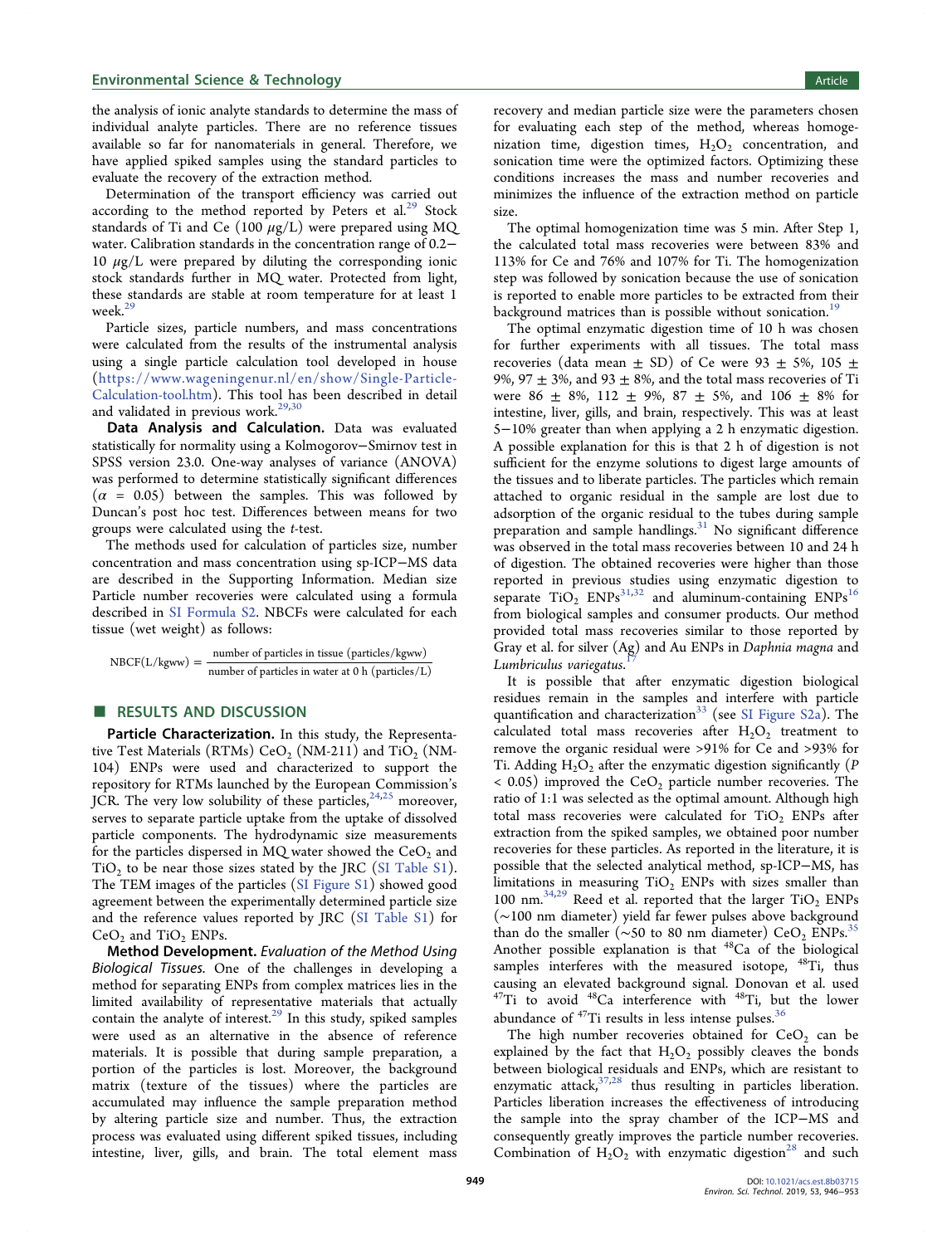| <b>ENP</b>                                                                                                               | tissue    | total mass recovery $(\%)$<br>mean $\pm$ SD | particle number recovery<br>$(\% )$ mean $\pm$ SD | hydrodynamic<br>$size$ (nm) | median size measured by sp-<br>$ICP-MS$ (nm) | primary particle size (nm)<br>measured by TEM |
|--------------------------------------------------------------------------------------------------------------------------|-----------|---------------------------------------------|---------------------------------------------------|-----------------------------|----------------------------------------------|-----------------------------------------------|
| CeO <sub>2</sub>                                                                                                         | intestine | $95 \pm 5$                                  | $84 \pm 6$                                        | $275 - 301$                 | $51 - 57$                                    | $9 - 10$                                      |
|                                                                                                                          | liver     | $98 \pm 2$                                  | $86 \pm 3$                                        | $229 - 287$                 | $48 - 56$                                    | $8 - 10$                                      |
|                                                                                                                          | gills     | $102 \pm 5$                                 | $90 \pm 4$                                        | $215 - 306$                 | $53 - 58$                                    | $9 - 10$                                      |
|                                                                                                                          | brain     | $94 \pm 4$                                  | $87 \pm 3$                                        | $256 - 283$                 | $47 - 58$                                    | $7 - 10$                                      |
|                                                                                                                          |           |                                             |                                                   |                             |                                              |                                               |
| TiO <sub>2</sub>                                                                                                         | intestine | $98 \pm 3$                                  | <25                                               | $293 - 371$                 | $103 - 310$                                  | $40 - 100$                                    |
|                                                                                                                          | liver     | $95 \pm 1$                                  | <25                                               | $281 - 346$                 | $136 - 247$                                  | $40 - 100$                                    |
|                                                                                                                          | gills     | $93 \pm 3$                                  | <25                                               | $311 - 357$                 | $111 - 272$                                  | $60 - 130$                                    |
|                                                                                                                          | brain     | $98 \pm 5$                                  | <25                                               | $248 - 391$                 | $110 - 237$                                  | $40 - 110$                                    |
| <sup>a</sup> The results shown for mass and number recoveries were calculated as means of three independent experiments. |           |                                             |                                                   |                             |                                              |                                               |

Table 2. Total Mass Recoveries, Number Recoveries, And Size of CeO<sub>2</sub> and TiO<sub>2</sub> Engineered Nanoparticles (ENPs) Separated from Spiked Tissues<sup>a</sup>

other treatments as tetraacetylethylenediamine $37$  and alkaline wet oxidation $^{38}$  $^{38}$  $^{38}$  to remove organic residuals from samples has been tried previously. These studies reported that  $H_2O_2$  at alkaline pH plays an important role in removing biological debris and liberating ENPs.

Particle stability is a prerequisite for further precise measurement of ENPs' size and number concentration.<sup>15</sup> Enzymatic digestion followed by  $H_2O_2$  treatment of tissues may influence particle stability due to removal of coating agents on the particles, thereby making the bare particles prone to aggregation/agglomeration (see [SI Figure S2b and d](http://pubs.acs.org/doi/suppl/10.1021/acs.est.8b03715/suppl_file/es8b03715_si_001.pdf)). After  $H<sub>2</sub>O<sub>2</sub>$  treatment, therefore, we stabilized the separated particles using a 0.05% SDS solution followed by ultrasonication for 1, 5, 10, and 20 min. As reported in the literature, SDS is a suitable dispersant for stabilizing some metal-based ENPs, including  $TiO<sub>2</sub>$  ENPs,<sup>39</sup> and it is widely used as a dispersant in many industries.[40](#page-7-0) The zeta potential and particle sizes of the stabilized particles, after adjusting the pH (8−8.5) of the dispersion, are reported in [SI Table S2.](http://pubs.acs.org/doi/suppl/10.1021/acs.est.8b03715/suppl_file/es8b03715_si_001.pdf) Particle stability was assessed by measuring hydrodynamic particle size changes within 1 h after the stabilization. After 10 and 20 min of ultrasonication, the particle size of both ENPs was stable for 1 h and in good agreement with that obtained for standard  $\text{CeO}_2$ and  $TiO<sub>2</sub>$  dispersions in MQ water ([SI Figure S2c\)](http://pubs.acs.org/doi/suppl/10.1021/acs.est.8b03715/suppl_file/es8b03715_si_001.pdf). Less than 10 min of sonication resulted in larger sizes of both particles. Thus, 10 min of sonication was chosen as optimal.

The final results obtained after quantification and characterization for different spiked tissues were compared and are summarized in Table 2. The calculated mass recoveries were between 93% and 102%. No significant difference was observed among the tissues in the total mass recoveries of Ce and Ti. The median size measured by sp-ICP−MS, hydrodynamic size, and TEM-measured particle size were in good agreement with those obtained for standard  $CeO<sub>2</sub>$  and  $TiO<sub>2</sub>$  dispersions in MQ water. The comparison results also showed there to be no significant difference  $(P < 0.05)$ between tissues in  $CeO<sub>2</sub>$  number recoveries.

Evaluation of the Method Using Standard CeO<sub>2</sub> (NM-211) and  $TiO<sub>2</sub>$  (NM-104) in MQ Dispersions. To understand whether the presented sample preparation method influences the particle size and number, we separated  $TiO<sub>2</sub>$   $(TiO<sub>2</sub>)$ standard NM-104) and  $CeO<sub>2</sub>$  (CeO<sub>2</sub> standard NM-211) ENPs from MQ dispersion samples according to the developed method. The calculated total mass recoveries were 98% and 91% for Ce and Ti, respectively (Table 3). The sp-ICP−MS calculated median sizes for the CeO<sub>2</sub> and TiO<sub>2</sub> of 47–57 nm and 148−310 nm, respectively, which is in good agreement Table 3. Results Obtained for Total Mass Recoveries, Particle Number Recoveries, And Particle Sizes of the Standard  $CeO<sub>2</sub>$  and TiO<sub>2</sub> ENPs Dispersed in MQ Water<sup>a</sup>

| <b>ENP</b>                                                              | total mass<br>recovery<br>(96)<br>mean $\pm$<br><b>SD</b> | particle<br>number<br>recovery<br>$(\%)$ mean<br>$\pm$ SD | hydrodynamic<br>size (nm) | median size<br>(nm)<br>measured<br>by $sp-ICP-$<br><b>MS</b> | primary<br>particles size<br>(nm)<br>measured by<br><b>TEM</b> |
|-------------------------------------------------------------------------|-----------------------------------------------------------|-----------------------------------------------------------|---------------------------|--------------------------------------------------------------|----------------------------------------------------------------|
| CeO <sub>2</sub>                                                        | $98 \pm 4$                                                | $91 \pm 3$                                                | $243 - 281$               | $47 - 57$                                                    | $8 - 10$                                                       |
| TiO,                                                                    | $91 + 7$                                                  | <25                                                       | $289 - 352$               | $103 - 310$                                                  | $18 - 215$                                                     |
| ${}^a$ The results shown for mass and number recoveries were calculated |                                                           |                                                           |                           |                                                              |                                                                |
| as means of triplicate extractions.                                     |                                                           |                                                           |                           |                                                              |                                                                |

with the median sizes measured in the same samples prior to particle extraction. The method did not lead to observable alterations in the size of either  $CeO<sub>2</sub>$  (<15 nm hydrodynamic size and  $\leq$  5 nm TEM measured primary particle size) or TiO<sub>2</sub> (<3 nm TEM measure primary particle size) ENPs when compared to ENPs analyzed in MQ water prior to extraction.

The particle number recoveries for  $CeO<sub>2</sub>$  and  $TiO<sub>2</sub>$  were 91% and <25%, respectively. We tested the hypothesis that the low particle number recovery observed for TiO<sub>2</sub> ENPs is related to the limitation of sp-ICP−MS in measuring  $TiO<sub>2</sub>$ ENPs and not to the presented extraction method. We measured the particle number of  $TiO<sub>2</sub>$  ENPs dispersed in MQ before particles extraction using sp-ICP−MS. The results (data not included) confirmed that the sp-ICP−MS is not able effectively to measure TiO<sub>2</sub> ENPs smaller than  $\sim$ 100 nm, even in the absence of <sup>48</sup>Ca.

Another issue is that sp-ICP−MS cannot differentiate primary ENPs from aggregated ENPs, and thus the sample preparation method becomes critical.<sup>[34](#page-7-0)</sup> To test whether the extraction method influences the particle size (e.g., due to aggregation) and thus the particles number, we observed the separated  $TiO<sub>2</sub>$  ENPs using TEM. The results were in good agreement with those obtained for the same ENPs prior to extraction ([SI Figure S3](http://pubs.acs.org/doi/suppl/10.1021/acs.est.8b03715/suppl_file/es8b03715_si_001.pdf)).

Performance of the Method. Because spike recovery experiments do not reflect the natural conditions, additional experiments with exposed organisms were conducted to verify and test the method's applicability. Because we did not obtain good particle number recoveries for  $TiO<sub>2</sub>$  ENPs, we discuss only  $CeO<sub>2</sub>$  ENPs in the following sections.

Mass-Based versus Number-Based Biodistribution. The number-based and mass-based biodistribution of  $\text{CeO}_2$  ENPs in the intestine-RIB, intestine-MI, intestine-CI, liver, gills, and brain samples of the zebrafish are summarized in [Table 4](#page-5-0). [Table 4](#page-5-0) also shows the measured particle sizes of  $CeO<sub>2</sub>$  in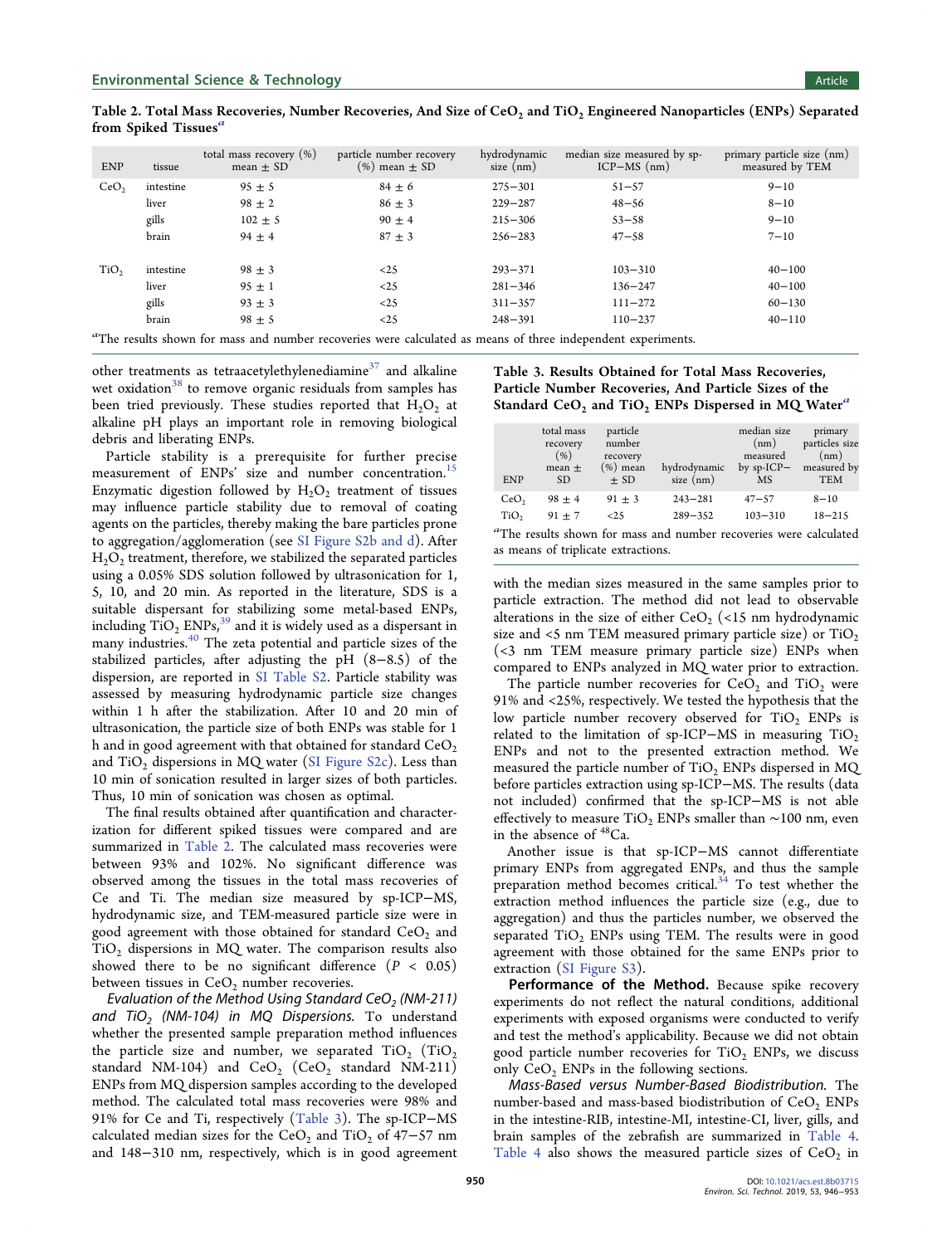| tissue        | particle mass (mg/kg ww)<br>mean $\pm$ SD | particle number (mean $\pm$ SD)<br>(particles/kg)       | hydrodynamic<br>size $(nm)$ | median size measured by sp-<br>$ICP-MS$ (nm) | primary particle size (nm)<br>measured by TEM |
|---------------|-------------------------------------------|---------------------------------------------------------|-----------------------------|----------------------------------------------|-----------------------------------------------|
| intestine-RIB | $1^4$ .7 $\pm$ 1                          | <sup>e</sup> 4.5 ( $\pm$ 1.7) $\times$ 10 <sup>12</sup> | $242 - 307$                 | $54 - 55$                                    | $8 - 10$                                      |
| intestine-MI  | $41.6 \pm 0.4$                            | $\text{d}_{2.1}$ (±0.03) $\times$ 10 <sup>11</sup>      | $289 - 314$                 | $50 - 53$                                    | $8 - 10$                                      |
| intestine-CI  | $0.68 \pm 0.3$                            | $\text{S}$ .5 ( $\pm 0.08$ ) $\times 10^{10}$           | $292 - 301$                 | $47 - 51$                                    | $9 - 10$                                      |
| liver         | $^{b}0.02 \pm 0.005$                      | $b$ 3.6 ( $\pm$ 0.09) $\times$ 10 <sup>5</sup>          | ND                          | $45 - 48$                                    | $8 - 10$                                      |
| gills         | $^{\circ}1.14 \pm 0.5$                    | $^{d}$ 5.4 ( $\pm$ 0.01) $\times$ 10 <sup>11</sup>      | $201 - 286$                 | $48 - 52$                                    | $9 - 10$                                      |
| brain         | $^40.001 \pm 0.0008$                      | <sup>a</sup> 2.6 ( $\pm$ 0.04) $\times$ 10 <sup>3</sup> | ND                          | $52 - 57$                                    | $7 - 10$                                      |

<span id="page-5-0"></span>Table 4. Results Obtained for Total Mass of Ce, Particle Number of CeO<sub>2</sub> ENPs, and Median Particle Size of CeO<sub>2</sub> ENPs Accumulated in Tissues of Exposed Zebrafish<sup>a</sup>

 ${}^a$ The results shown were calculated as means of three independent experiments. ww, wet weight. Different letter superscripts indicate significant differences between tissues ( $P < 0.05$ ); same letter indicates no significant difference ( $P > 0.05$ ). ND, not detected. Concentrations of particles in liver and brain were below the detection limit for the dynamic light scattering method.

tissues. The median size measured by sp-ICP−MS was 45−57 nm, which is in good agreement with the size reported for the  $CeO<sub>2</sub>$  dispersion in MQ water. The dynamic light scattering and TEM measured particle sizes for CeO<sub>2</sub> were 201−314 nm and <25 nm, respectively, indicating good agreement with those measured in MQ dispersion and reported by JRC. Statistically significant differences were observed in the total mass of Ce and number concentrations of  $CeO<sub>2</sub>$  ENPs between tissues ( $p < 0.05$ ). The mass-based biodistribution of Ce in zebrafish did not follow the number-based biodistribution of  $CeO<sub>2</sub>$ . Regarding the total mass concentration, there was significant differences between all tissues, with the highest concentration observed in intestine-RIB followed by intestine-MI > gills > intestine-CI > liver > brain. Regarding the particle number concentration, the pattern of  $\text{CeO}_2$ accumulation in zebrafish was intestine-RIB > intestine-MI =  $gills > interestine-CI > liver > brain. There was no significant$ difference between intestine-MI and gills. The largest number of  $CeO<sub>2</sub>$  particles observed in the intestine and in the gills suggests that these tissues are the major end-points of the  $CeO<sub>2</sub>$  in this study. This observation could be explained by gastrointestinal uptake or/and a direct contact of the gastrointestinal tract and gills with  $\text{CeO}_2$  ENPs in the exposure media as reported in the literature.<sup>41–[43](#page-7-0)</sup> Our findings also showed that  $CeO<sub>2</sub>$  ENPs accumulate in intestine-RIB to a significantly higher level than in intestine-MI and intestine-CI. This observation can be explained by the differences in structure and function of these three sections of intestine.<sup>44</sup> The presence of  $CeO<sub>2</sub>$  ENPs in liver and brain confirmed that these particles are transported to internal organs. According to the TEM- and sp-ICP−MS-measured particles sizes, transport of  $CeO<sub>2</sub>$  into internal tissues occurred without any striking shift in median particle size. Geraets et al. had reported that  $CeO<sub>2</sub>$  can be distributed to internal tissues other than lung, such as liver, kidney, spleen, brain, and testis, after a single 6 h exposure.<sup>45</sup>

Mass-Based versus Number-Based Bioconcentration Factor. Results for mass-based bioconcentration factors (MBCFs) of Ce and NBCFs of  $CeO<sub>2</sub>$  in zebrafish tissues are summarized in Table 5. The MBCFs of Ce in intestine-RIB were higher than those in other tissues and were followed by intestine-MI > gills > intestine-CI. Low MBCFs were calculated for liver  $(0.05 \text{ L/kg})$  and brain  $(0.002 \text{ L/kg})$ . The NBCFs showed a different pattern in comparison to MBCFs, with the highest level being that for intestine-RIB, followed by the gills. Interestingly, comparing MBCF and NBCF values shows that the MBCFs values are higher in all tissues except for the intestine-RIB. The amount of ionic Ce measured by sp-

| Table 5. Calculated MBCFs of Ce and NBCFs of $CeO2$ |
|-----------------------------------------------------|
| ENPs in Tissues of the Exposed Zebrafish            |

| tissue        | MBCFs $(L/kg) \pm SD$ | NBCFs $(L/kg) \pm SD$                    |
|---------------|-----------------------|------------------------------------------|
| intestine-RIB | $10 + 0.9$            | $19 + 0.67$                              |
| intestine-MI  | $3 + 0.3$             | $0.89 + 0.15$                            |
| intestine-CI  | $1 + 0.16$            | $0.02 + 0.003$                           |
| liver         | $0.05 + 0.003$        | $1 \times 10^{-6} \pm 4 \times 10^{-7}$  |
| gills         | $2 + 0.24$            | $2 + 0.46$                               |
| brain         | $0.002 \pm 0.0004$    | $9 \times 10^{-9} + 9.6 \times 10^{-10}$ |

ICP−MS was 1.2, 0.4, and 0.2 mg/kg for intestine-RIB, intestine MI and intestine-CI, respectively, whereas it was lower than the detection limits in the liver, brain and gills. Although we have assumed that the  $CeO<sub>2</sub>$  particles remain stable throughout the process of applying the method, it is likely that some degree of particle dissolution does occur within cell and tissues. Similar findings have been reported from previous studies, suggesting that a small fraction of  $CeO<sub>2</sub>$ taken up by plants undergoes dissolution despite particle stability in the exposure media. $46,47$  This leads to a decrease in the number of particles within tissues and can explain the differences observed between MBCFs and NBCFs in intestine MI and intestine-CI. It is also possible that the size of the particles in the tissues is lower than the detection limit in terms of size of the instrument (30–40 nm) for  $CeO<sub>2</sub>$ . Smaller particles were thus not detected while still present. Further investigation of this issue is out of the scope of this study and needs to be performed in future studies. As measured by MBCFs, our results show that bioconcentration took place in intestine-RIB, intestine-MI, intestine-CI, and gills. As measured by NBCFs, bioconcentration was observed only in intestine-RIB and gills. This finding suggests that to consider mass as the sole dose-metric does not provide the proper information to investigate nanotoxicokinetics. This is as predicted in the literature, $48,49$  $48,49$  $48,49$  and it is a key finding for future environmental nanotoxicology studies.

#### ■ ASSOCIATED CONTENT

#### **6** Supporting Information

The Supporting Information is available free of charge on the [ACS Publications website](http://pubs.acs.org) at DOI: [10.1021/acs.est.8b03715](http://pubs.acs.org/doi/abs/10.1021/acs.est.8b03715).

Additional information as noted in the text ([PDF\)](http://pubs.acs.org/doi/suppl/10.1021/acs.est.8b03715/suppl_file/es8b03715_si_001.pdf)

#### ■ AUTHOR INFORMATION

Corresponding Author

\*E-mail: [f.a.monikh@cmL.leidenuniv.nl.](mailto:f.a.monikh@cmL.leidenuniv.nl)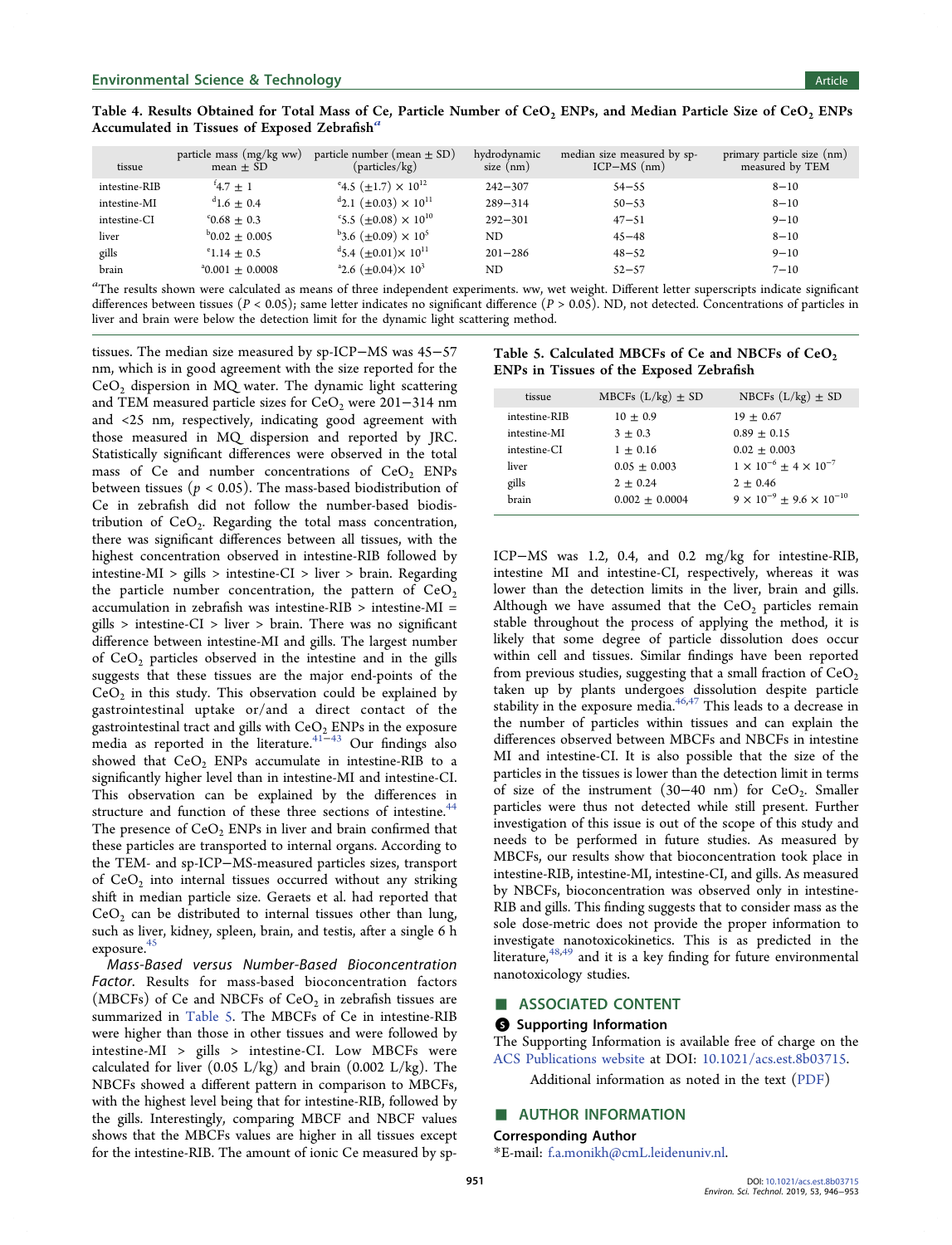#### <span id="page-6-0"></span>**Environmental Science & Technology Article** Article 30 and 30 and 30 and 30 and 30 and 30 and 30 and 30 and 30 and 30 and 30 and 30 and 30 and 30 and 30 and 30 and 30 and 30 and 30 and 30 and 30 and 30 and 30 and 30 and 3

ORCID<sup>®</sup>

Fazel Abdolahpur Monikh: [0000-0001-9500-5303](http://orcid.org/0000-0001-9500-5303)

#### Notes

The authors declare no competing financial interest.

#### ■ ACKNOWLEDGMENTS

We acknowledge the core facility supported by the Czech-BioImaging large RI project (LM2015062 funded by the Ministry of Education, Youth and Sports of the Czech Republic) for its support in obtaining the scientific data. The study was supported by Ministry of Education, Youth, and Sports of the Czech Republic projects CENAKVA (No. CZ.1.05/2.1.00/01.0024), CENAKVA II (No. LO1205 under the NPU I program), LM2015075, and EF16\_013/0001782. The research was partially supported by the European Union's Horizon 2020 research and innovation programme under grant agreement number 760813 "PATROLS" and the Grant Agency of the University of South Bohemia (projects nos. 012/2016/Z and 065/2015/Z). We wish to acknowledge the JRC Nanomaterials Repository as supplier of the materials. We also thank J. Willemse (Institute of Biology Leiden University, Leiden, Netherlands), G. van Bemmel (RIKILT Wageningens WUR, Netherlands), and M. Tesařová (Institute of Parasitology, University of South Bohemia, Czech Republic) for their considerable technical assistance.

#### ■ REFERENCES

(1) Jackson, B. P.; Bugge, D.; Ranville, J. F.; Chen, C. Y. Bioavailability, Toxicity, and Bioaccumulation of Quantum Dot Nanoparticles to the Amphipod Leptocheirus Plumulosus. Environ. Sci. Technol. 2012, 46 (10), 5550−5556.

(2) Jung, Y.-J.; Kim, K.-T.; Kim, J. Y.; Yang, S.-Y.; Lee, B.-G.; Kim, S. D. Bioconcentration and Distribution of Silver Nanoparticles in Japanese Medaka (Oryzias Latipes). J. Hazard. Mater. 2014, 267, 206−213.

(3) Hao, L.; Chen, L.; Hao, J.; Zhong, N. Bioaccumulation and Sub-Acute Toxicity of Zinc Oxide Nanoparticles in Juvenile Carp (Cyprinus Carpio): A Comparative Study with Its Bulk Counterparts. Ecotoxicol. Environ. Saf. 2013, 91, 52−60.

(4) Confalonieri, U.; Akhtar, R.; Hauengue, M.; Revich, B.; Woodward, A.; Menne, B.; Ebi, K. L.; Kovats, R. S. Human Health; 2007. [DOI: 10.5822/978-1-61091-484-0\\_15](http://dx.doi.org/10.5822/978-1-61091-484-0_15).

(5) Grass, R. N.; Limbach, L. K.; Athanassiou, E. K.; Stark, W. J. Exposure of Aerosols and Nanoparticle Dispersions to in Vitro Cell Cultures: A Review on the Dose Relevance of Size, Mass, Surface and Concentration. J. Aerosol Sci. 2010, 41 (12), 1123−1142.

(6) Stoeger, T.; Reinhard, C.; Takenaka, S.; Schroeppel, A.; Karg, E.; Ritter, B.; Heyder, J.; Schulz, H. Instillation of Six Different Ultrafine Carbon Particles Indicates a Surface Area Threshold Dose for Acute Lung Inflammation in Mice. Environ. Health Perspect. 2006, 114 (3), 328−333.

(7) Handy, R. D.; Von Der Kammer, F.; Lead, J. R.; Hassellöv, M.; Owen, R.; Crane, M. The Ecotoxicology and Chemistry of Manufactured Nanoparticles. Ecotoxicology 2008, 17, 287−314.

(8) Domingos, R. F.; Baalousha, M. a.; Ju-nam, Y.; Reid, M. M.; Tufenkji, N.; Lead, J. R.; Leppard, G. G.; Wilkinson, K. J. Characterizing Manufactured Nanoparticles in the Environment : Multimethod Determination of Particle Sizes Characterizing Manufactured Nanoparticles in the Environment : Multimethod Determination of Particle Sizes. Environ. Sci. Technol. 2009, 43, 7277−7284.

(9) Johnson, M. E.; Hanna, S. K.; Bustos, A. R. M.; Petersen, E. J.; Bryant, C.; Yu, L. L. Using Single Particle ICP-MS as a Tool for Understanding Metallic Nanoparticle Transformation during Nanotoxicity Assays Single Particle-ICP-MS. 2014, 3, 97−100.

(10) von der Kammer, F.; Ferguson, P. L.; Holden, P. A.; Masion, A.; Rogers, K. R.; Klaine, S. J.; Koelmans, A. A.; Horne, N.; Unrine, J. M. Analysis of Engineered Nanomaterials in Complex Matrices (Environment and Biota): General Considerations and Conceptual Case Studies. Environ. Toxicol. Chem. 2012, 31 (1), 32−49.

(11) Johnson, M. E.; Hanna, S. K.; Montoro Bustos, A. R.; Sims, C. M.; Elliott, L. C. C.; Lingayat, A.; Johnston, A. C.; Nikoobakht, B.; Elliott, J. T.; Holbrook, R. D.; Scott, K. C. K.; Murphy, K. E.; Petersen, E. J.; Yu, L. L.; Nelson, B. C. Separation, Sizing, and Quantitation of Engineered Nanoparticles in an Organism Model Using Inductively Coupled Plasma Mass Spectrometry and Image Analysis. ACS Nano 2017, 11 (1), 526−540.

(12) Arslan, Z.; Ates, M.; McDuffy, W.; Agachan, M. S.; Farah, I. O.; Yu, W. W.; Bednar, A. J. Probing Metabolic Stability of CdSe Nanoparticles: Alkaline Extraction of Free Cadmium from Liver and Kidney Samples of Rats Exposed to CdSe Nanoparticles. J. Hazard. Mater. 2011, 192 (1), 192−199.

(13) Deng, Y.; Petersen, E. J.; Challis, K. E.; Rabb, S. A.; Holbrook, R. D.; Ranville, J. F.; Nelson, B. C.; Xing, B. Multiple Method Analysis of TiO2Nanoparticle Uptake in Rice (Oryza Sativa L.) Plants. Environ. Sci. Technol. 2017, 51 (18), 10615−10623.

(14) Lu, P. J.; Huang, S. C.; Chen, Y. P.; Chiueh, L. C.; Shih, D. Y. C. Analysis of Titanium Dioxide and Zinc Oxide Nanoparticles in Cosmetics. Journal of Food and Drug Analysis 2015, 23 (3), 587−594. (15) Wagner, S.; Legros, S.; Loeschner, K.; Liu, J.; Navratilova, J.; Grombe, R.; Linsinger, T. P. J.; Larsen, E. H.; Von Der Kammer, F.; Hofmann, T. First Steps towards a Generic Sample Preparation Scheme for Inorganic Engineered Nanoparticles in a Complex Matrix for Detection, Characterization, and Quantification by Asymmetric Flow-Field Flow Fractionation Coupled to Multi-Angle Light Scattering And. J. Anal. At. Spectrom. 2015, 30 (6), 1286−1296.

(16) Loeschner, K.; Correia, M.; López Chaves, C.; Rokkjær, I.; Sloth, J. J. Detection and Characterisation of Aluminium-Containing Nanoparticles in Chinese Noodles by Single Particle ICP-MS. Food Addit. Contam., Part A 2018, 35 (1), 86−93.

(17) Gray, E. P.; Coleman, J. G.; Bednar, A. J.; Kennedy, A. J.; Ranville, J. F.; Higgins, C. P. Extraction and Analysis of Silver and Gold Nanoparticles from Biological Tissues Using Single Particle Inductively Coupled Plasma Mass Spectrometry. Environ. Sci. Technol. 2013, 47 (24), 14315−14323.

(18) Jiménez-Lamana, J.; Wojcieszek, J.; Jakubiak, M.; Asztemborska, M.; Szpunar, J. Single Particle ICP-MS Characterization of Platinum Nanoparticles Uptake and Bioaccumulation by: Lepidium Sativum and Sinapis Alba Plants. J. Anal. At. Spectrom. 2016, 31 (11), 2321−2329.

(19) Schwertfeger, D. M.; Velicogna, J. R.; Jesmer, A. H.; Saatcioglu, S.; McShane, H.; Scroggins, R. P.; Princz, J. I. Extracting Metallic Nanoparticles from Soils for Quantitative Analysis: Method Development Using Engineered Silver Nanoparticles and SP-ICP-MS. Anal. Chem. 2017, 89 (4), 2505−2513.

(20) Mitrano, D. M.; Ranville, J. F.; Bednar, A.; Kazor, K.; Hering, A. S.; Higgins, C. P. Tracking Dissolution of Silver Nanoparticles at Environmentally Relevant Concentrations in Laboratory, Natural, and Processed Waters Using Single Particle ICP-MS (SpICP-MS). Environ. Sci.: Nano 2014, 1 (3), 248−259.

(21) Lee, S.; Bi, X.; Reed, R. B.; Ranville, J. F.; Herckes, P.; Westerhoff, P. Nanoparticle Size Detection Limits by Single Particle ICP-MS for 40 Elements. Environ. Sci. Technol. 2014, 48 (17), 10291−10300.

(22) Coleman, J. G.; Kennedy, A. J.; Bednar, A. J.; Ranville, J. F.; Laird, J. G.; Harmon, A. R.; Hayes, C. A.; Gray, E. P.; Higgins, C. P.; Lotufo, G.; Steevens, J. A. Comparing the Effects of Nanosilver Size and Coating Variations on Bioavailability, Internalization, and Elimination, Using Lumbriculus Variegatus. Environ. Toxicol. Chem. 2013, 32 (9), 2069−2077.

(23) Cotogno, G.; Totaro, S.; Rasmussen, K.; Pianella, F.; Roncaglia, M.; Olsson, H.; Sintes, J. R. The JRC Nanomaterials Repository - Safe handling of nanomaterials in the sub-sampling facility; 2016. [DOI: 10.2788/088893](http://dx.doi.org/10.2788/088893).